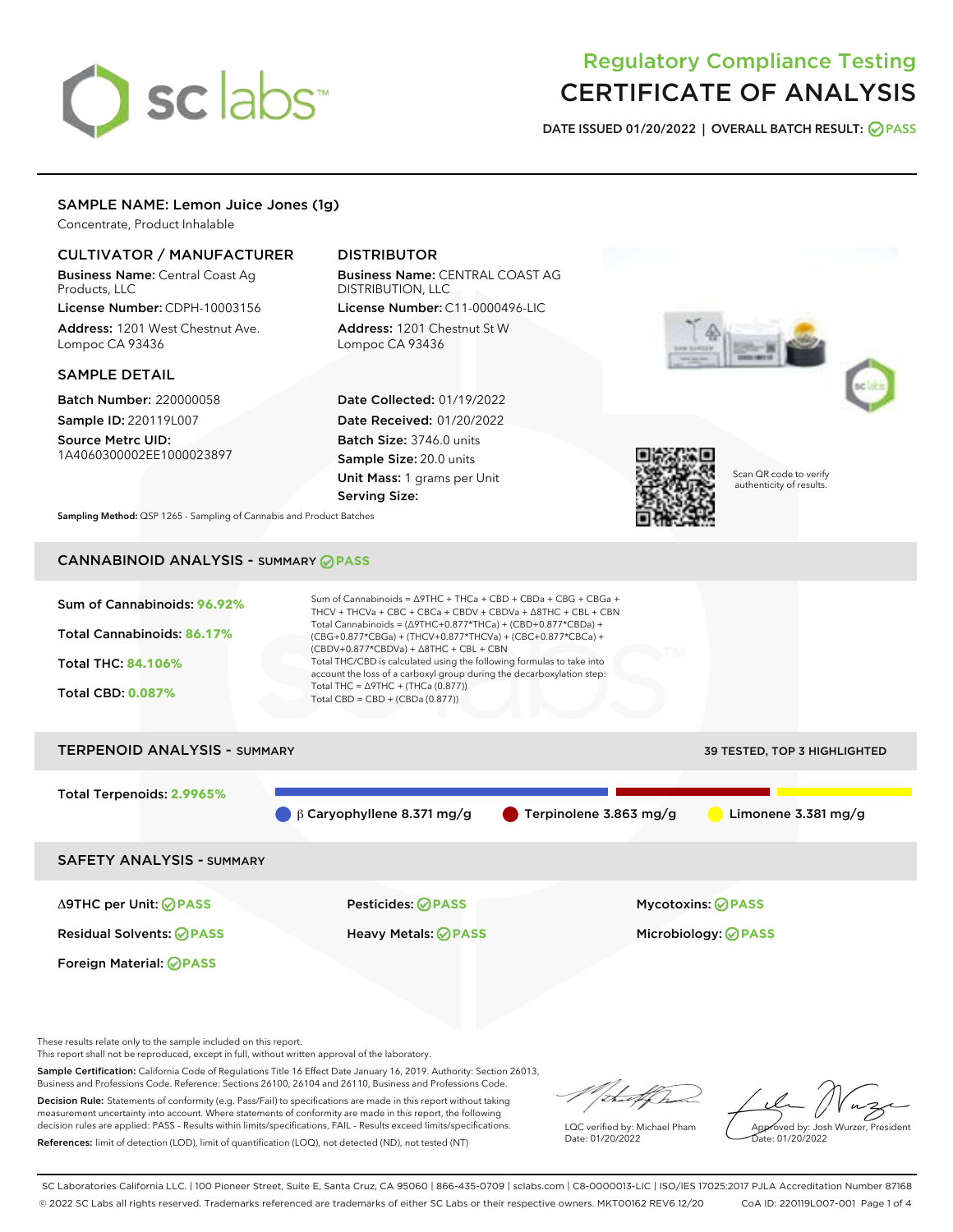



LEMON JUICE JONES (1G) | DATE ISSUED 01/20/2022 | OVERALL BATCH RESULT: @ PASS

#### CANNABINOID TEST RESULTS - 01/20/2022 2 PASS

Tested by high-performance liquid chromatography with diode-array detection (HPLC-DAD). **Method:** QSP 1157 - Analysis of Cannabinoids by HPLC-DAD

#### TOTAL CANNABINOIDS: **86.17%**

Total Cannabinoids (Total THC) + (Total CBD) + (Total CBG) + (Total THCV) + (Total CBC) + (Total CBDV) + ∆8THC + CBL + CBN

TOTAL THC: **84.106%** Total THC (∆9THC+0.877\*THCa)

TOTAL CBD: **0.087%**

Total CBD (CBD+0.877\*CBDa)

TOTAL CBG: 1.15% Total CBG (CBG+0.877\*CBGa)

TOTAL THCV: 0.377% Total THCV (THCV+0.877\*THCVa)

TOTAL CBC: 0.45% Total CBC (CBC+0.877\*CBCa)

TOTAL CBDV: ND Total CBDV (CBDV+0.877\*CBDVa)

| <b>COMPOUND</b>  | LOD/LOQ<br>(mg/g)          | <b>MEASUREMENT</b><br><b>UNCERTAINTY</b><br>(mg/g) | <b>RESULT</b><br>(mg/g) | <b>RESULT</b><br>(%) |
|------------------|----------------------------|----------------------------------------------------|-------------------------|----------------------|
| <b>THCa</b>      | 0.05 / 0.14                | ±21.940                                            | 853.68                  | 85.368               |
| <b>A9THC</b>     | 0.06 / 0.26                | ±3.178                                             | 92.38                   | 9.238                |
| <b>CBGa</b>      | 0.1 / 0.2                  | ±0.53                                              | 10.1                    | 1.01                 |
| <b>THCVa</b>     | 0.07/0.20                  | ±0.205                                             | 4.30                    | 0.430                |
| <b>CBCa</b>      | 0.07/0.28                  | ±0.203                                             | 4.15                    | 0.415                |
| <b>CBG</b>       | 0.06/0.19                  | ±0.104                                             | 2.65                    | 0.265                |
| <b>CBDa</b>      | 0.02/0.19                  | ±0.029                                             | 0.99                    | 0.099                |
| <b>CBC</b>       | 0.2 / 0.5                  | ±0.03                                              | 0.9                     | 0.09                 |
| $\triangle$ 8THC | 0.1/0.4                    | N/A                                                | <b>ND</b>               | <b>ND</b>            |
| <b>THCV</b>      | 0.1/0.2                    | N/A                                                | <b>ND</b>               | <b>ND</b>            |
| <b>CBD</b>       | 0.07/0.29                  | N/A                                                | <b>ND</b>               | <b>ND</b>            |
| <b>CBDV</b>      | 0.04 / 0.15                | N/A                                                | <b>ND</b>               | <b>ND</b>            |
| <b>CBDVa</b>     | 0.03 / 0.53                | N/A                                                | <b>ND</b>               | <b>ND</b>            |
| <b>CBL</b>       | 0.06 / 0.24                | N/A                                                | <b>ND</b>               | <b>ND</b>            |
| <b>CBN</b>       | 0.1/0.3                    | N/A                                                | <b>ND</b>               | <b>ND</b>            |
|                  | <b>SUM OF CANNABINOIDS</b> |                                                    | 969.2 mg/g              | 96.92%               |

#### **UNIT MASS: 1 grams per Unit**

| ∆9THC per Unit                        | 1100 per-package limit | 92.38 mg/unit  | <b>PASS</b> |
|---------------------------------------|------------------------|----------------|-------------|
| <b>Total THC per Unit</b>             |                        | 841.06 mg/unit |             |
| <b>CBD</b> per Unit                   |                        | <b>ND</b>      |             |
| <b>Total CBD per Unit</b>             |                        | $0.87$ mg/unit |             |
| Sum of Cannabinoids<br>per Unit       |                        | 969.2 mg/unit  |             |
| <b>Total Cannabinoids</b><br>per Unit |                        | 861.7 mg/unit  |             |

#### TERPENOID TEST RESULTS - 01/20/2022

Terpene analysis utilizing gas chromatography-flame ionization detection (GC-FID). **Method:** QSP 1192 - Analysis of Terpenoids by GC-FID

| <b>COMPOUND</b>         | LOD/LOQ<br>(mg/g) | <b>MEASUREMENT</b><br><b>UNCERTAINTY</b><br>(mg/g) | <b>RESULT</b><br>(mg/g) | <b>RESULT</b><br>(%) |
|-------------------------|-------------------|----------------------------------------------------|-------------------------|----------------------|
| $\beta$ Caryophyllene   | 0.004 / 0.012     | ±0.2980                                            | 8.371                   | 0.8371               |
| Terpinolene             | 0.008 / 0.026     | ±0.0792                                            | 3.863                   | 0.3863               |
| Limonene                | 0.005 / 0.016     | ±0.0483                                            | 3.381                   | 0.3381               |
| <b>Myrcene</b>          | 0.008 / 0.025     | ±0.0351                                            | 2.721                   | 0.2721               |
| $\alpha$ Humulene       | 0.009/0.029       | ±0.0852                                            | 2.654                   | 0.2654               |
| $\alpha$ Bisabolol      | 0.008 / 0.026     | ±0.0867                                            | 1.624                   | 0.1624               |
| Guaiol                  | 0.009 / 0.030     | ±0.0669                                            | 1.417                   | 0.1417               |
| Linalool                | 0.009 / 0.032     | ±0.0382                                            | 1.004                   | 0.1004               |
| trans-β-Farnesene       | 0.008 / 0.025     | ±0.0301                                            | 0.849                   | 0.0849               |
| Terpineol               | 0.016 / 0.055     | ±0.0486                                            | 0.791                   | 0.0791               |
| Fenchol                 | 0.010 / 0.034     | ±0.0221                                            | 0.572                   | 0.0572               |
| $\beta$ Pinene          | 0.004 / 0.014     | ±0.0064                                            | 0.553                   | 0.0553               |
| $\alpha$ Pinene         | 0.005 / 0.017     | ±0.0034                                            | 0.399                   | 0.0399               |
| Caryophyllene<br>Oxide  | 0.010 / 0.033     | ±0.0170                                            | 0.369                   | 0.0369               |
| Ocimene                 | 0.011 / 0.038     | ±0.0096                                            | 0.299                   | 0.0299               |
| Valencene               | 0.009 / 0.030     | ±0.0163                                            | 0.237                   | 0.0237               |
| <b>Borneol</b>          | 0.005 / 0.016     | ±0.0070                                            | 0.167                   | 0.0167               |
| $\gamma$ Terpinene      | 0.006 / 0.018     | ±0.0018                                            | 0.103                   | 0.0103               |
| $\alpha$ Terpinene      | 0.005 / 0.017     | ±0.0014                                            | 0.093                   | 0.0093               |
| $\alpha$ Phellandrene   | 0.006 / 0.020     | ±0.0012                                            | 0.087                   | 0.0087               |
| $\alpha$ Cedrene        | 0.005 / 0.016     | ±0.0025                                            | 0.083                   | 0.0083               |
| Fenchone                | 0.009 / 0.028     | ±0.0023                                            | 0.079                   | 0.0079               |
| 3 Carene                | 0.005 / 0.018     | ±0.0010                                            | 0.072                   | 0.0072               |
| Sabinene                | 0.004 / 0.014     | ±0.0007                                            | 0.062                   | 0.0062               |
| Sabinene Hydrate        | 0.006 / 0.022     | ±0.0017                                            | 0.045                   | 0.0045               |
| Camphene                | 0.005 / 0.015     | ±0.0005                                            | 0.043                   | 0.0043               |
| Eucalyptol              | 0.006 / 0.018     | ±0.0007                                            | 0.027                   | 0.0027               |
| p-Cymene                | 0.005 / 0.016     | N/A                                                | <b>ND</b>               | <b>ND</b>            |
| (-)-Isopulegol          | 0.005 / 0.016     | N/A                                                | <b>ND</b>               | ND                   |
| Camphor                 | 0.006 / 0.019     | N/A                                                | <b>ND</b>               | <b>ND</b>            |
| Isoborneol              | 0.004 / 0.012     | N/A                                                | ND                      | ND                   |
| Menthol                 | 0.008 / 0.025     | N/A                                                | ND                      | ND                   |
| Nerol                   | 0.003 / 0.011     | N/A                                                | <b>ND</b>               | ND                   |
| Citronellol             | 0.003 / 0.010     | N/A                                                | ND                      | ND                   |
| R-(+)-Pulegone          | 0.003 / 0.011     | N/A                                                | ND                      | ND                   |
| Geraniol                | 0.002 / 0.007     | N/A                                                | <b>ND</b>               | ND                   |
| <b>Geranyl Acetate</b>  | 0.004 / 0.014     | N/A                                                | ND                      | ND                   |
| Nerolidol               | 0.009 / 0.028     | N/A                                                | ND                      | ND                   |
| Cedrol                  | 0.008 / 0.027     | N/A                                                | <b>ND</b>               | ND                   |
| <b>TOTAL TERPENOIDS</b> |                   |                                                    | 29.965 mg/g             | 2.9965%              |

SC Laboratories California LLC. | 100 Pioneer Street, Suite E, Santa Cruz, CA 95060 | 866-435-0709 | sclabs.com | C8-0000013-LIC | ISO/IES 17025:2017 PJLA Accreditation Number 87168 © 2022 SC Labs all rights reserved. Trademarks referenced are trademarks of either SC Labs or their respective owners. MKT00162 REV6 12/20 CoA ID: 220119L007-001 Page 2 of 4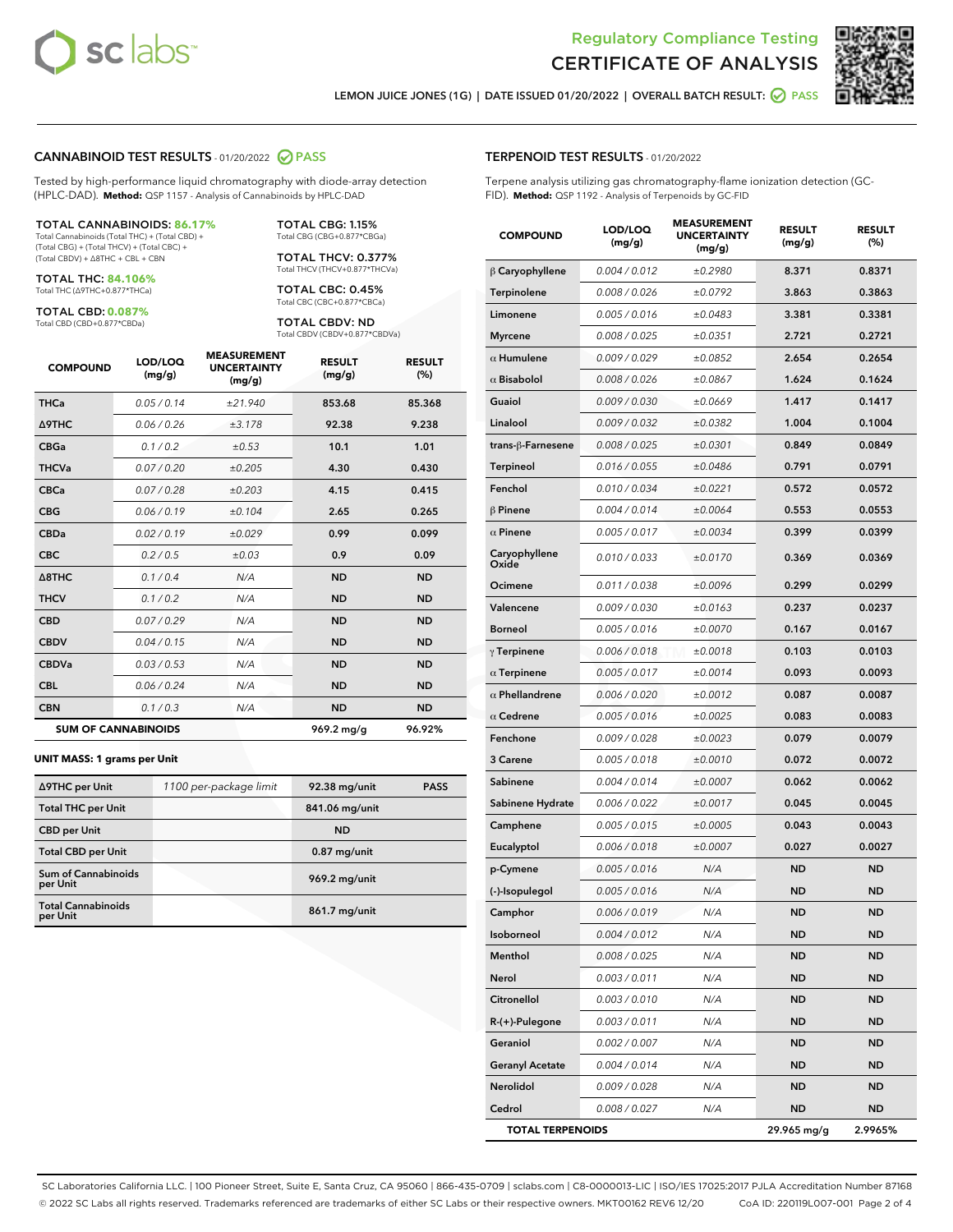



LEMON JUICE JONES (1G) | DATE ISSUED 01/20/2022 | OVERALL BATCH RESULT: **O PASS** 

# CATEGORY 1 PESTICIDE TEST RESULTS - 01/20/2022 2 PASS

Pesticide and plant growth regulator analysis utilizing high-performance liquid chromatography-mass spectrometry (HPLC-MS) or gas chromatography-mass spectrometry (GC-MS). \*GC-MS utilized where indicated. **Method:** QSP 1212 - Analysis of Pesticides and Mycotoxins by LC-MS or QSP 1213 - Analysis of Pesticides by GC-MS

| <b>COMPOUND</b>             | LOD/LOQ<br>$(\mu g/g)$ | <b>ACTION</b><br><b>LIMIT</b><br>$(\mu g/g)$ | <b>MEASUREMENT</b><br><b>UNCERTAINTY</b><br>$(\mu g/g)$ | <b>RESULT</b><br>$(\mu g/g)$ | <b>RESULT</b> |
|-----------------------------|------------------------|----------------------------------------------|---------------------------------------------------------|------------------------------|---------------|
| Aldicarb                    | 0.03/0.08              | $>$ LOD                                      | N/A                                                     | <b>ND</b>                    | <b>PASS</b>   |
| Carbofuran                  | 0.02 / 0.05            | $\ge$ LOD                                    | N/A                                                     | <b>ND</b>                    | <b>PASS</b>   |
| Chlordane*                  | 0.03/0.08              | $\ge$ LOD                                    | N/A                                                     | <b>ND</b>                    | <b>PASS</b>   |
| Chlorfenapyr*               | 0.03/0.10              | $\ge$ LOD                                    | N/A                                                     | <b>ND</b>                    | <b>PASS</b>   |
| Chlorpyrifos                | 0.02 / 0.06            | $\ge$ LOD                                    | N/A                                                     | <b>ND</b>                    | <b>PASS</b>   |
| Coumaphos                   | 0.02 / 0.07            | $\ge$ LOD                                    | N/A                                                     | <b>ND</b>                    | <b>PASS</b>   |
| Daminozide                  | 0.02/0.07              | $>$ LOD                                      | N/A                                                     | <b>ND</b>                    | <b>PASS</b>   |
| <b>DDVP</b><br>(Dichlorvos) | 0.03/0.09              | $\ge$ LOD                                    | N/A                                                     | <b>ND</b>                    | <b>PASS</b>   |
| <b>Dimethoate</b>           | 0.03/0.08              | $\ge$ LOD                                    | N/A                                                     | <b>ND</b>                    | <b>PASS</b>   |
| Ethoprop(hos)               | 0.03/0.10              | $\ge$ LOD                                    | N/A                                                     | <b>ND</b>                    | <b>PASS</b>   |
| Etofenprox                  | 0.02 / 0.06            | $\ge$ LOD                                    | N/A                                                     | <b>ND</b>                    | <b>PASS</b>   |
| Fenoxycarb                  | 0.03/0.08              | $\ge$ LOD                                    | N/A                                                     | <b>ND</b>                    | <b>PASS</b>   |
| Fipronil                    | 0.03/0.08              | $\ge$ LOD                                    | N/A                                                     | <b>ND</b>                    | <b>PASS</b>   |
| Imazalil                    | 0.02 / 0.06            | $>$ LOD                                      | N/A                                                     | <b>ND</b>                    | <b>PASS</b>   |
| Methiocarb                  | 0.02 / 0.07            | $>$ LOD                                      | N/A                                                     | <b>ND</b>                    | <b>PASS</b>   |
| Methyl<br>parathion         | 0.03/0.10              | $>$ LOD                                      | N/A                                                     | <b>ND</b>                    | <b>PASS</b>   |
| <b>Mevinphos</b>            | 0.03/0.09              | $\ge$ LOD                                    | N/A                                                     | <b>ND</b>                    | <b>PASS</b>   |
| Paclobutrazol               | 0.02 / 0.05            | $>$ LOD                                      | N/A                                                     | <b>ND</b>                    | <b>PASS</b>   |
| Propoxur                    | 0.03/0.09              | $\ge$ LOD                                    | N/A                                                     | <b>ND</b>                    | <b>PASS</b>   |
| Spiroxamine                 | 0.03 / 0.08            | $\ge$ LOD                                    | N/A                                                     | <b>ND</b>                    | <b>PASS</b>   |
| Thiacloprid                 | 0.03/0.10              | $\ge$ LOD                                    | N/A                                                     | <b>ND</b>                    | <b>PASS</b>   |

#### CATEGORY 2 PESTICIDE TEST RESULTS - 01/20/2022 2 PASS

| <b>COMPOUND</b>          | LOD/LOO<br>$(\mu g/g)$ | <b>ACTION</b><br>LIMIT<br>$(\mu g/g)$ | <b>MEASUREMENT</b><br><b>UNCERTAINTY</b><br>$(\mu g/g)$ | <b>RESULT</b><br>$(\mu g/g)$ | <b>RESULT</b> |
|--------------------------|------------------------|---------------------------------------|---------------------------------------------------------|------------------------------|---------------|
| Abamectin                | 0.03/0.10              | 0.1                                   | N/A                                                     | <b>ND</b>                    | <b>PASS</b>   |
| Acephate                 | 0.02/0.07              | 0.1                                   | N/A                                                     | <b>ND</b>                    | <b>PASS</b>   |
| Acequinocyl              | 0.02/0.07              | 0.1                                   | N/A                                                     | <b>ND</b>                    | <b>PASS</b>   |
| Acetamiprid              | 0.02 / 0.05            | 0.1                                   | N/A                                                     | <b>ND</b>                    | <b>PASS</b>   |
| Azoxystrobin             | 0.02/0.07              | 0.1                                   | N/A                                                     | <b>ND</b>                    | <b>PASS</b>   |
| <b>Bifenazate</b>        | 0.01 / 0.04            | 0.1                                   | N/A                                                     | <b>ND</b>                    | <b>PASS</b>   |
| <b>Bifenthrin</b>        | 0.02 / 0.05            | 3                                     | N/A                                                     | <b>ND</b>                    | <b>PASS</b>   |
| <b>Boscalid</b>          | 0.03/0.09              | 0.1                                   | N/A                                                     | <b>ND</b>                    | <b>PASS</b>   |
| Captan                   | 0.19/0.57              | 0.7                                   | N/A                                                     | <b>ND</b>                    | <b>PASS</b>   |
| Carbaryl                 | 0.02/0.06              | 0.5                                   | N/A                                                     | <b>ND</b>                    | <b>PASS</b>   |
| Chlorantranilip-<br>role | 0.04/0.12              | 10                                    | N/A                                                     | <b>ND</b>                    | <b>PASS</b>   |
| Clofentezine             | 0.03/0.09              | 0.1                                   | N/A                                                     | <b>ND</b>                    | <b>PASS</b>   |

| <b>CATEGORY 2 PESTICIDE TEST RESULTS</b> - 01/20/2022 continued |
|-----------------------------------------------------------------|
|-----------------------------------------------------------------|

| <b>COMPOUND</b>               | LOD/LOQ<br>(µg/g) | <b>ACTION</b><br>LIMIT<br>(µg/g) | <b>MEASUREMENT</b><br><b>UNCERTAINTY</b><br>(µg/g) | <b>RESULT</b><br>(µg/g) | <b>RESULT</b> |
|-------------------------------|-------------------|----------------------------------|----------------------------------------------------|-------------------------|---------------|
| Cyfluthrin                    | 0.12 / 0.38       | $\overline{c}$                   | N/A                                                | <b>ND</b>               | <b>PASS</b>   |
| Cypermethrin                  | 0.11/0.32         | 1                                | N/A                                                | <b>ND</b>               | <b>PASS</b>   |
| Diazinon                      | 0.02 / 0.05       | 0.1                              | N/A                                                | <b>ND</b>               | <b>PASS</b>   |
| Dimethomorph                  | 0.03 / 0.09       | 2                                | N/A                                                | <b>ND</b>               | <b>PASS</b>   |
| Etoxazole                     | 0.02 / 0.06       | 0.1                              | N/A                                                | <b>ND</b>               | <b>PASS</b>   |
| Fenhexamid                    | 0.03 / 0.09       | 0.1                              | N/A                                                | <b>ND</b>               | <b>PASS</b>   |
| Fenpyroximate                 | 0.02 / 0.06       | 0.1                              | N/A                                                | <b>ND</b>               | <b>PASS</b>   |
| Flonicamid                    | 0.03 / 0.10       | 0.1                              | N/A                                                | <b>ND</b>               | <b>PASS</b>   |
| Fludioxonil                   | 0.03 / 0.10       | 0.1                              | N/A                                                | <b>ND</b>               | <b>PASS</b>   |
| Hexythiazox                   | 0.02 / 0.07       | 0.1                              | N/A                                                | <b>ND</b>               | <b>PASS</b>   |
| Imidacloprid                  | 0.04 / 0.11       | 5                                | N/A                                                | <b>ND</b>               | <b>PASS</b>   |
| Kresoxim-methyl               | 0.02 / 0.07       | 0.1                              | N/A                                                | <b>ND</b>               | <b>PASS</b>   |
| <b>Malathion</b>              | 0.03 / 0.09       | 0.5                              | N/A                                                | <b>ND</b>               | <b>PASS</b>   |
| Metalaxyl                     | 0.02 / 0.07       | 2                                | N/A                                                | <b>ND</b>               | <b>PASS</b>   |
| Methomyl                      | 0.03 / 0.10       | $\mathcal{I}$                    | N/A                                                | <b>ND</b>               | <b>PASS</b>   |
| Myclobutanil                  | 0.03 / 0.09       | 0.1                              | N/A                                                | <b>ND</b>               | <b>PASS</b>   |
| <b>Naled</b>                  | 0.02 / 0.07       | 0.1                              | N/A                                                | <b>ND</b>               | <b>PASS</b>   |
| Oxamyl                        | 0.04 / 0.11       | 0.5                              | N/A                                                | <b>ND</b>               | <b>PASS</b>   |
| Pentachloronitro-<br>benzene* | 0.03 / 0.09       | 0.1                              | N/A                                                | <b>ND</b>               | <b>PASS</b>   |
| Permethrin                    | 0.04/0.12         | 0.5                              | N/A                                                | <b>ND</b>               | <b>PASS</b>   |
| Phosmet                       | 0.03 / 0.10       | 0.1                              | N/A                                                | <b>ND</b>               | <b>PASS</b>   |
| Piperonylbu-<br>toxide        | 0.02 / 0.07       | 3                                | N/A                                                | <b>ND</b>               | <b>PASS</b>   |
| Prallethrin                   | 0.03 / 0.08       | 0.1                              | N/A                                                | <b>ND</b>               | <b>PASS</b>   |
| Propiconazole                 | 0.02 / 0.07       | 0.1                              | N/A                                                | <b>ND</b>               | <b>PASS</b>   |
| Pyrethrins                    | 0.04 / 0.12       | 0.5                              | N/A                                                | <b>ND</b>               | <b>PASS</b>   |
| Pyridaben                     | 0.02 / 0.07       | 0.1                              | N/A                                                | <b>ND</b>               | <b>PASS</b>   |
| Spinetoram                    | 0.02 / 0.07       | 0.1                              | N/A                                                | <b>ND</b>               | <b>PASS</b>   |
| Spinosad                      | 0.02 / 0.07       | 0.1                              | N/A                                                | <b>ND</b>               | <b>PASS</b>   |
| Spiromesifen                  | 0.02 / 0.05       | 0.1                              | N/A                                                | <b>ND</b>               | <b>PASS</b>   |
| Spirotetramat                 | 0.02 / 0.06       | 0.1                              | N/A                                                | ND                      | <b>PASS</b>   |
| Tebuconazole                  | 0.02 / 0.07       | 0.1                              | N/A                                                | <b>ND</b>               | <b>PASS</b>   |
| Thiamethoxam                  | 0.03 / 0.10       | 5                                | N/A                                                | <b>ND</b>               | <b>PASS</b>   |
| Trifloxystrobin               | 0.03 / 0.08       | 0.1                              | N/A                                                | <b>ND</b>               | <b>PASS</b>   |

SC Laboratories California LLC. | 100 Pioneer Street, Suite E, Santa Cruz, CA 95060 | 866-435-0709 | sclabs.com | C8-0000013-LIC | ISO/IES 17025:2017 PJLA Accreditation Number 87168 © 2022 SC Labs all rights reserved. Trademarks referenced are trademarks of either SC Labs or their respective owners. MKT00162 REV6 12/20 CoA ID: 220119L007-001 Page 3 of 4